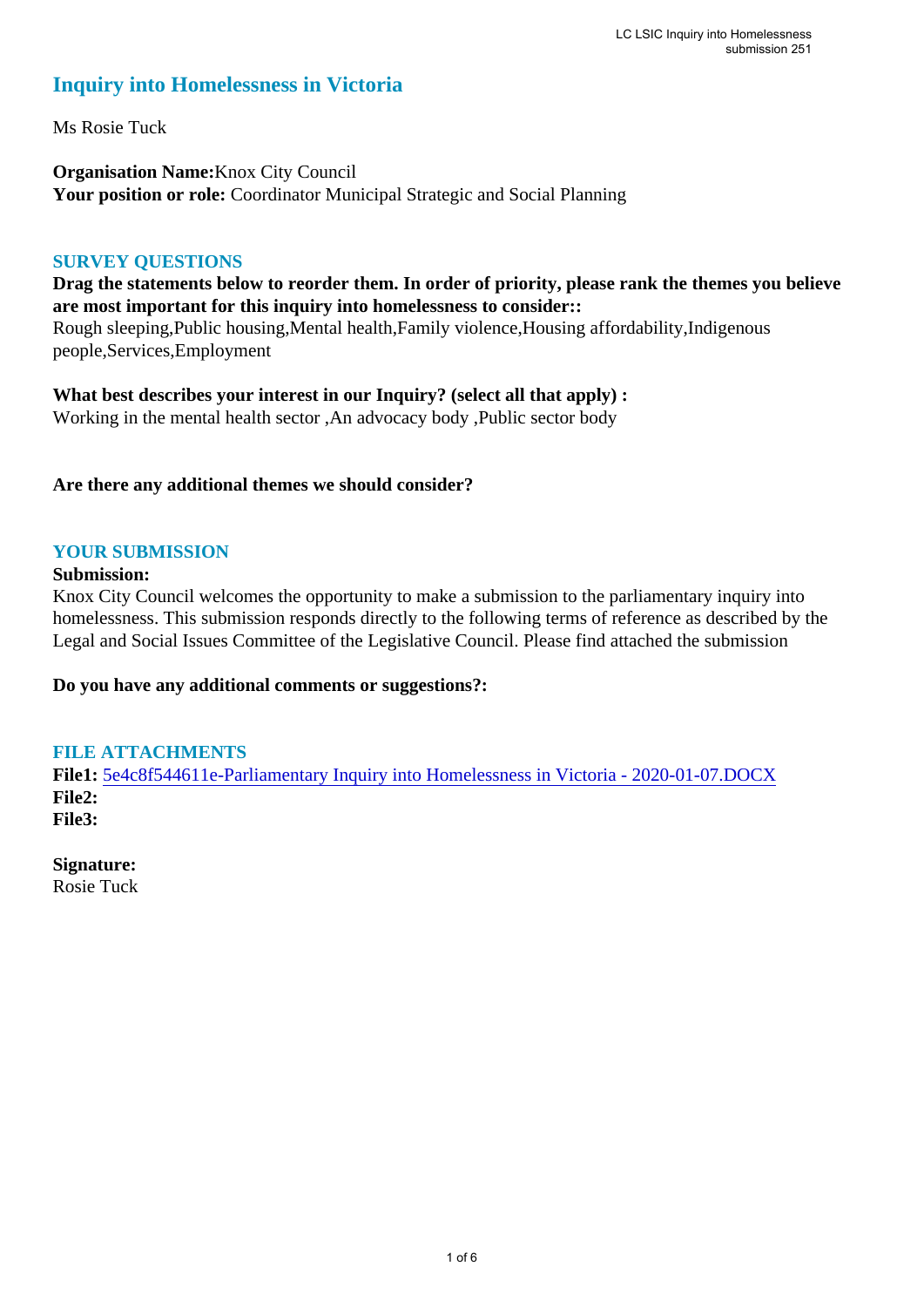#### **The Legal and Social Issues Committee of the Victorian Parliament's Legislative Council - Inquiry into Homelessness in Victoria.**

#### **1. Introduction**

Knox City Council welcomes the opportunity to make a submission to the parliamentary inquiry into homelessness. This submission responds directly to the following terms of reference as described by the Legal and Social Issues Committee of the Legislative Council.

Terms of Reference:

- Provide an independent analysis of the changing scale and nature of homelessness across Victoria;
- Investigate the many social, economic and policy factors that impact on homelessness; and
- Identify policies and practices from all levels of government that have a bearing on delivering services to the homeless.

The City of Knox is situated in the eastern suburbs of Melbourne, approximately 20 to 25 kilometres from the Melbourne CBD, the population is [1](#page-1-0)65,412 residents in 2020.<sup>1</sup> The city comprises 11 suburbs: Bayswater, Boronia, Ferntree Gully, Knoxfield, Rowville, Scoresby, The Basin, Wantirna and Wantirna South, Lysterfield, and Upper Ferntree Gully. Land use is primarily residential; of the residential areas 86.5% are separate houses, 12.5% medium density and 0.6% high density (apartments). $<sup>2</sup>$  $<sup>2</sup>$  $<sup>2</sup>$ </sup>

#### **2. Homelessness is defined as**:

"If current living arrangements are in a dwelling that is inadequate; they have no security of tenure; or they do not have control, or access to space for social relations". It may include people living in improvised dwellings, tents and sleeping out; those living in supported accommodation for the homeless; those staying temporarily with other households; those living in boarding houses; those in other temporary lodgings; and those living in severely overcrowded buildings."<sup>[3](#page-1-2)</sup>

In Victoria, the breakdown of percentages for each homeless category is estimated to be:

- Sleeping rough 5%;
- Supported accommodation for the homeless 34%;
- Boarding Houses 19%;
- Overcrowded dwellings 27%; and
- Staying with other households 15%.<sup>4</sup>

Many developed nations grapple with the challenge of homelessness and in recent years, the homelessness problem in Victoria has become acute. A lack in supply of social and affordable housing and family violence are the leading causes of homelessness and Victoria is at a critical juncture whereby long term investment is required to meet projected needs and to reduce the rapid escalation of people experiencing housing insecurity and homelessness.

#### **3. The nature and scale of Homelessness in Knox**

Having access to housing is one of our most basic human rights that is enshrined in international covenants and treaties yet there are 41,677 households on the waiting list for social housing in Victoria. This is 82,500 individual people, including almost 25,000 children. Research has identified that Victoria has a shortfall of 102,800 social housing properties. However the majority

<sup>&</sup>lt;sup>1</sup> Forecast.id

<span id="page-1-1"></span><span id="page-1-0"></span>Profile id.2018

<span id="page-1-3"></span><span id="page-1-2"></span><sup>&</sup>lt;sup>3</sup> Australian Bureau of Statistics, Census of Population and Housing<br><sup>4</sup> Australian Bureau of Statistics, Census of Population and Housing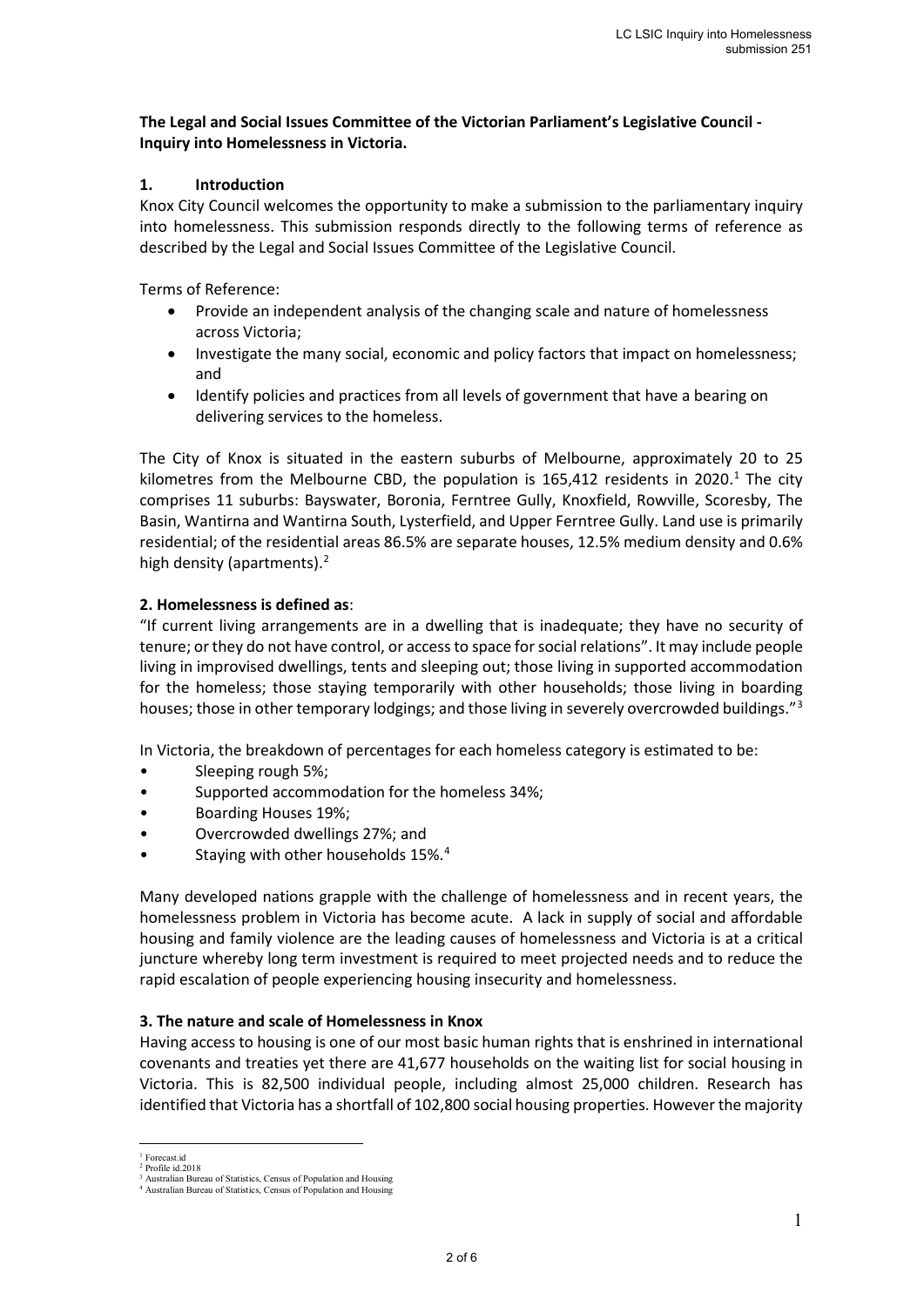of the homeless population are unseen. They are not those sleeping rough but in overcrowded dwellings or boarding houses. As data becomes available it would be beneficial to monitor overcrowding and underutilisation in Knox.<sup>[5](#page-2-0)</sup>

The count of homeless on the Census night is likely to be low because of the inability to account for all rough sleepers. Chamberlain et al. (2015) comment that "Census collectors are unlikely to find all of them because the census is held in winter when rough sleepers hide away to escape the cold, as well as for their own safety and security".

In Knox, 365 people were counted as homeless; this is a rate of 23.7 people per population 10,000, 12 people were estimated to be 'primary homeless' as they were living in improvised dwellings, tents or sleeping out. 138 people were in supported accommodation for the homeless, 70 staying temporarily in other households, and 104 in severely crowded dwellings. When comparing Knox to Victoria and Rural/Regional Victoria, Knox recorded a lower rate per population 10,000 for all homelessness categories except 'severely crowded dwellings'. People living in severely crowded dwellings, or to a lesser extent, overcrowded dwellings, are a part of the invisible homeless. This category is important to monitor because there is a potential downward progression from living in crowded dwellings to living in supported accommodation, or sleeping out. The homeless count increased in all Knox suburbs between 2011 and 2016 with the exception of Wantirna South, decreasing from 40 to 29 people. Boronia/The Basin became the leading suburb for homelessness in Knox with the homeless count doubling from 55 to 112





Knox experienced notable change between 2011 and 2016. First, the homeless population by 2016 had increased to 365 (+119 people). Figure 2 shows Knox had the greatest increase compared to the other Outer East LGA'S. The next highest was Yarra Ranges, with an increase of 25 people between 2011 and 2016.

Secondly, by 2016 Knox held the largest amount of homeless people compared to other LGA's in the Outer East (ABS Census, 2016), only just outranking Yarra Ranges. Third, the rate of homeless people per population 10,000 increased in Knox between 2011 and 2016, from 16.5% to 23.7%. In 2016, Knox had the second highest rate of homelessness in the Outer East.

<span id="page-2-0"></span><sup>5</sup> Knox Homelessness Profile 2018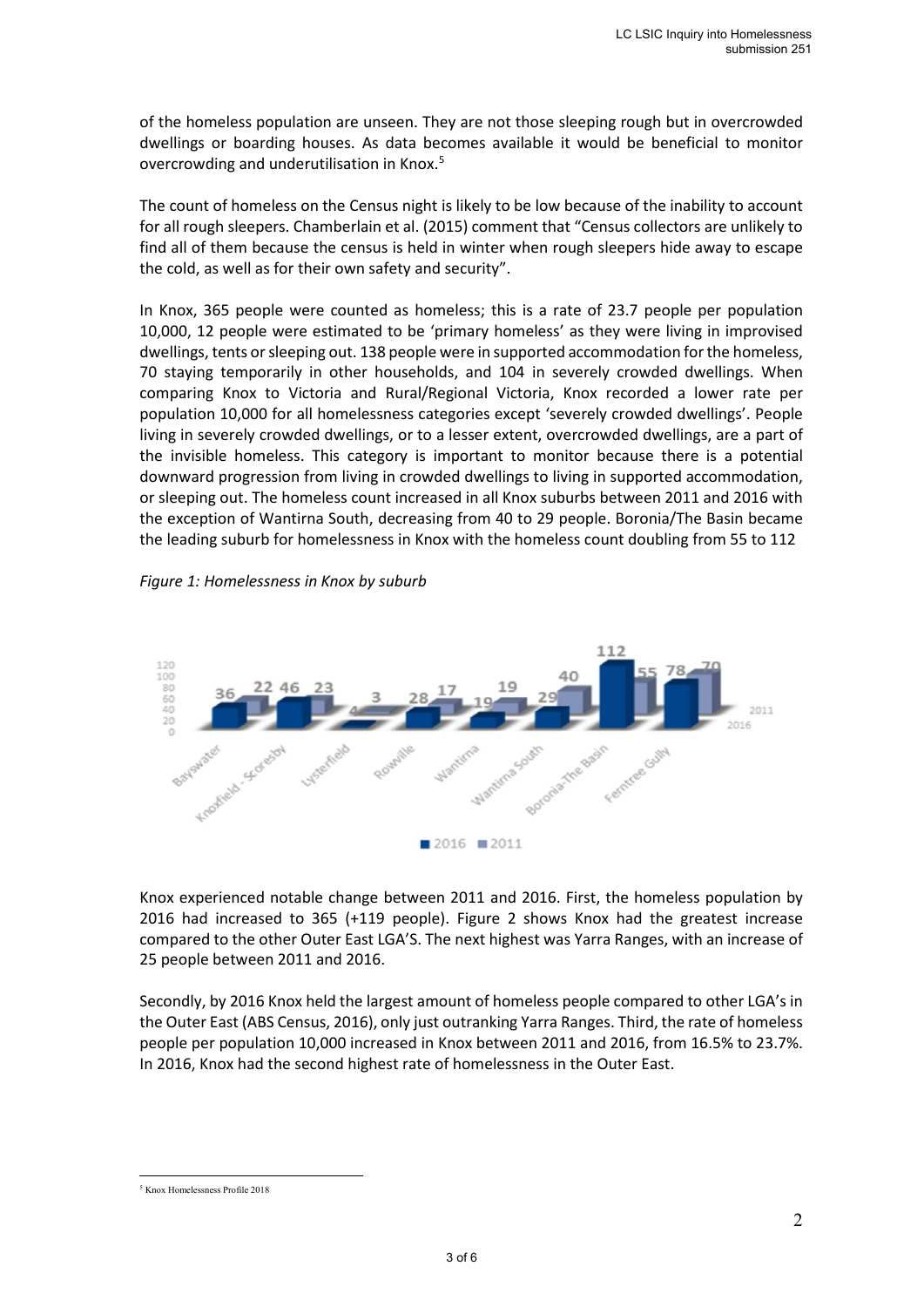

*Figure 2: Change in homeless population between 2011 and 2016 in the Outer East*

The Salvation Army provides a rapid response service to homeless people in the Knox municipality and surrounding areas. This Service is under resourced and often there is a significant delay in response times. With a growing number of people rough sleeping in the Eastern Metropolitan Region (EMR) and a significant lack of housing services to refer clients to and existing services being underfunded, the community is looking to local governments for solutions. Uniting Harrison is the local Open Door housing provider for the Knox municipality. In 2018, Uniting Harrison's Open Door Program moved to Glen Waverly, this presents accessibility issues for people experiencing homelessness as public transport to this area is not frequent or direct. Knox City Council's has experienced an increase in people coming into Council seeking homelessness support since Uniting Harrison relocated. With limited options and insufficient State Government funding, some EMR Councils are providing funding to respond to homelessness and rough sleeping.

#### **3.1 Social and Affordable Housing in Knox**

Knox City Council has prepared a minimum supply of social housing formula. Defining social and affordable housing and a minimum supply of social housing for Knox is a methodology for meeting social housing needs (2014-2036).

A lack in supply of social and affordable housing is one of the leading causes of homelessness. Knox City Council has historically focused on social housing (as a sub-set of the broader affordable housing umbrella). Knox Council has calculated a minimum supply of social housing to be achieved over a time frame.<sup>[6](#page-3-0)</sup> This formula is calculated based on a target market defined as very low income households (in the lowest 10% of equivalised household incomes, nationally calculated).<sup>[7](#page-3-1)</sup>

The supply of social housing stock in Knox continues to be below the metropolitan average level of supply, $8$  Knox minimum supply (2016-2036) forecasts need for at least 860 social housing dwellings in Knox by 2036, this would equate to 43 additional dwellings per year over the next twenty years (2016-2036).

| Table 1. Shortfall of social housing summary, Knox, 2016-2036 |     |
|---------------------------------------------------------------|-----|
| Current (2016)                                                | 390 |
| By 2021                                                       | 530 |
| By 2026                                                       | 640 |
| By 2031                                                       | 750 |
| By 2036                                                       | 860 |

<sup>&</sup>lt;sup>6</sup> Knox City Council minimum supply of social housing, Knox (2014-2036)<sup>7</sup> Less the \$313 a week in 2011

<span id="page-3-2"></span><span id="page-3-1"></span><span id="page-3-0"></span><sup>8</sup> Knox Council Minimum supply social housing (2016-2036)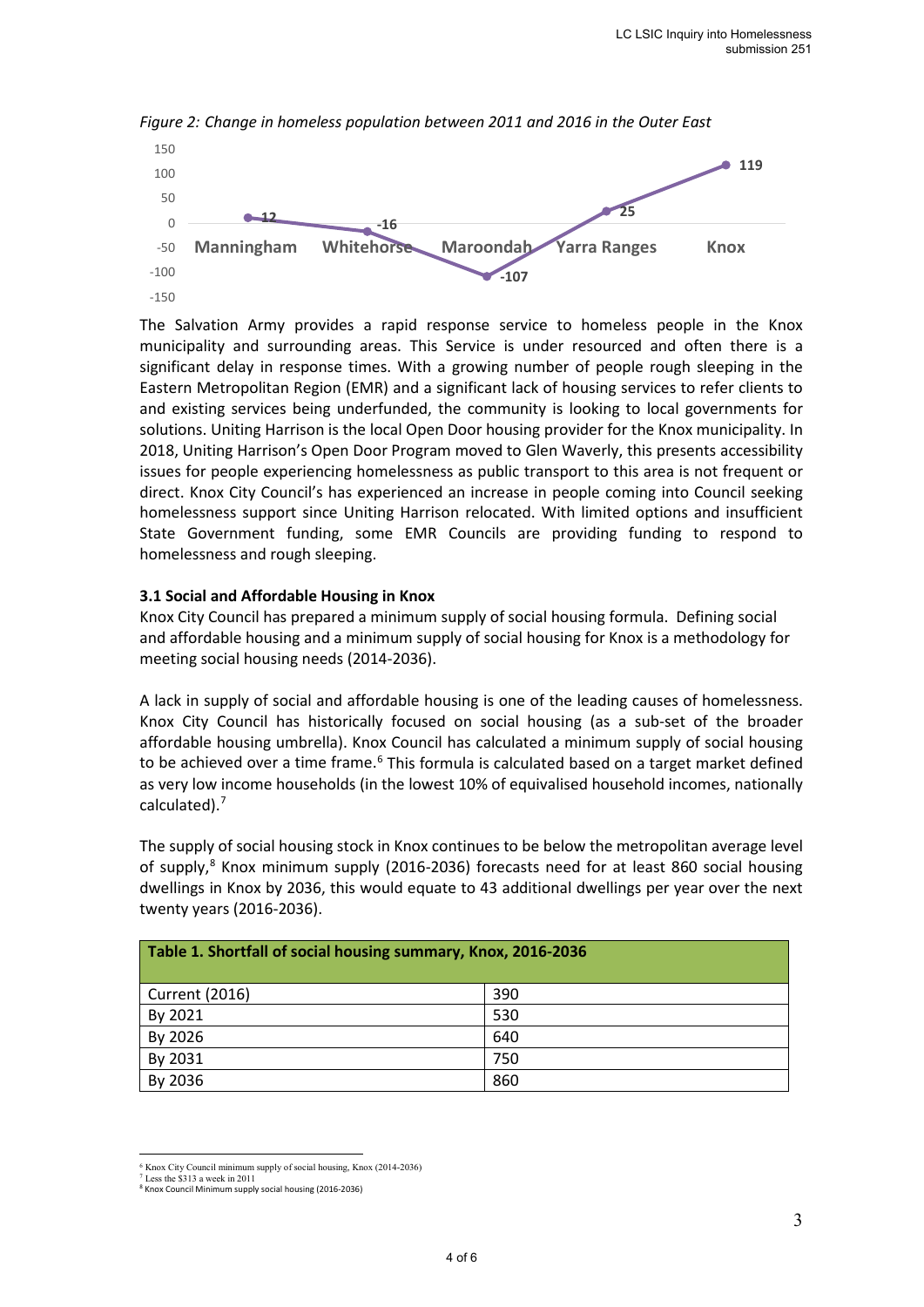Table 1.demonstrates the need for significant increase in social housing is required over time for those in the lowest 10% of household incomes exclusively. The chronic shortage in supply of social and affordable housing in Knox is in urgent need of attention.

#### **3.2 Family violence**

Family violence is one of the biggest drivers of homelessness, with a lack of supply of social and affordable housing a growing theme is that victims are making decisions to stay with the perpetrator because no suitable housing can be provided to them. Whilst the number of people disclosing family violence has increased, housing availability has decreased. In 2017-2018, family violence was the leading cause of homelessness in Victorian. Low levels of social housing means services are forced to refer women and children to hotels, through crisis accommodation and refuges rather than safe and secure housing.

#### **3.3 Vulnerability**

Whilst it is well established that anyone can become homeless regardless of socioeconomic circumstances, gender, age, cultural background etc., there are particular cohorts of people that are more at risk of acute homelessness. Many of these cohorts are extremely vulnerable and have experienced trauma at some point in their life therefore equally need safe and secure housing and medium to long term access to a range of other wrap around social and community services.

The vulnerability towards homelessness is particularly risky when people who live on the margins - such as those already on low incomes or short term employed – are further impacted by structural factors, such as unaffordable housing and inadequate supply of public housing (Hanover, 2018). Those at risk of homelessness are therefore people who are most vulnerable. Past and present data shows the homeless population comprises greater proportions of children and youth, people with a mental illness, recent migrants, refugees and asylum seeker, Indigenous people and women (Hanover, 2018; ABS Census, 2018).

Furthermore 2016 Census data showed 15% of those who were counted as homeless on Census night were born overseas and had arrived in Australian within the past five years. In addition, youth and young people made up a large proportion of the national homeless count,

- 60% of homeless people under 35 years of age.
- 42% of the increase in homelessness was in the 25 to 34 age group
- youth aged between 12 to 24 years made up 23% of those living in supported accommodation, and 16% staying temporarily in other households.[9](#page-4-0)

#### **3.3.1 Women aged over 55**

In Knox and the broader community in Victoria, the number of homeless women aged over 55 has risen dramatically in the past year. This is due to a range of factors including rising housing unaffordability, higher rental prices and lower levels of superannuation combining to leave women unable to house themselves.<sup>10</sup>

<span id="page-4-1"></span><span id="page-4-0"></span><sup>9</sup> Knox City Council Homelessness Social Profile, 2018 <sup>10</sup> Council to Homeless Persons May 2018